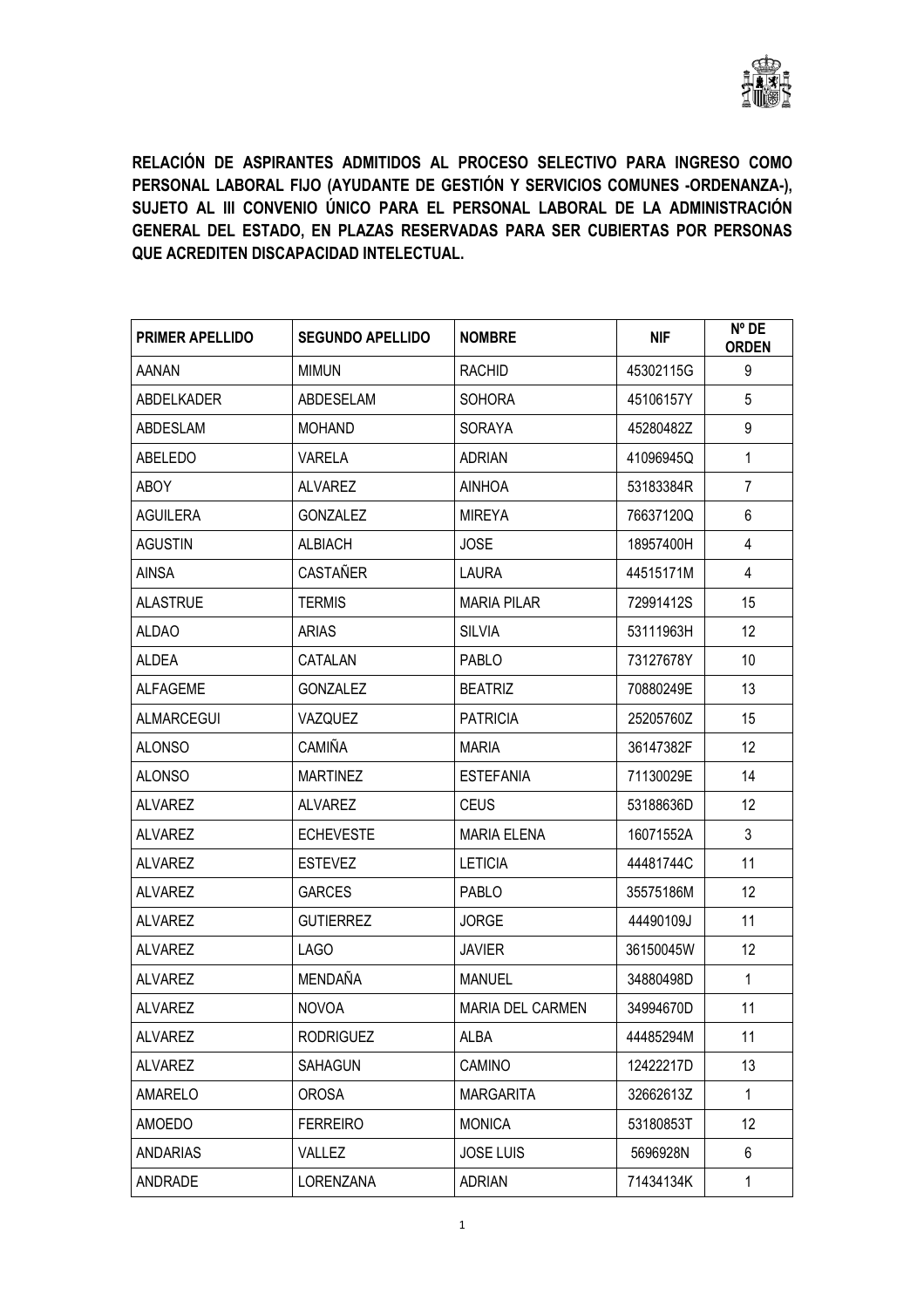

| <b>PRIMER APELLIDO</b> | <b>SEGUNDO APELLIDO</b> | <b>NOMBRE</b>         | <b>NIF</b> | Nº DE<br><b>ORDEN</b> |
|------------------------|-------------------------|-----------------------|------------|-----------------------|
| <b>APARICIO</b>        | <b>GARCIA</b>           | <b>SONIA</b>          | 25197620Q  | 15                    |
| <b>ARADAS</b>          | VAZQUEZ                 | <b>SILVIA</b>         | 46914801E  | $\mathbf{1}$          |
| <b>ARANDA</b>          | <b>DEL CERRO</b>        | <b>BATSEBA</b>        | 53729969Z  | $\overline{4}$        |
| <b>ARANGO</b>          | <b>ARMESTO</b>          | <b>JAVIER</b>         | 33537573P  | 11                    |
| <b>ARIAS</b>           | <b>MARTINEZ</b>         | ANAIS                 | 70890117T  | 13                    |
| <b>ARIAS</b>           | SAMANIEGO               | LUIS JESUS            | 12410097X  | 14                    |
| ARIÑU                  | <b>QUERALT</b>          | <b>BORJA</b>          | 45802571A  | 4                     |
| ARNAUDA                | <b>RODRIGO</b>          | <b>DANIEL</b>         | 25197632M  | 15                    |
| <b>ARROYO</b>          | <b>ALLUE</b>            | <b>JUAN CRISTIAM</b>  | 33444833G  | 15                    |
| <b>ASENSIO</b>         | <b>HERNANDEZ</b>        | <b>MARIO</b>          | 41550922L  | $\overline{2}$        |
| AZNAR                  | <b>FERNANDEZ</b>        | <b>LUCIA</b>          | 73017121X  | 15                    |
| <b>BACHILLER</b>       | <b>GUERRA</b>           | ANGELA COVADONGA      | 71130198F  | 14                    |
| <b>BALADA</b>          | LOSADA                  | <b>RAQUEL</b>         | 32719352N  | $\mathbf{1}$          |
| <b>BAÑOS</b>           | <b>MARTIN</b>           | <b>ISABEL</b>         | 06591315K  | 13                    |
| <b>BAÑUELOS</b>        | <b>LUNA</b>             | <b>FRANCISCO ELOY</b> | 53191212D  | 12                    |
| <b>BARQUIN</b>         | <b>BUSTAMANTE</b>       | <b>JOSE MANUEL</b>    | 72137335C  | 3                     |
| <b>BARRAL</b>          | VAZQUEZ                 | <b>MARCOS ANTONIO</b> | 76813079W  | $\mathbf{1}$          |
| <b>BARREIRO</b>        | <b>CASTRO</b>           | <b>DAVID</b>          | 44839964S  | $\mathbf{1}$          |
| <b>BAS</b>             | VILLANUEVA              | <b>FRANCISCO</b>      | 35577436R  | 12                    |
| <b>BENAIN</b>          | <b>COHEN</b>            | <b>DAVID</b>          | 45323279P  | 9                     |
| <b>BENITEZ</b>         | <b>FERNANDEZ</b>        | <b>PURIFICACION</b>   | 53081577S  | $\overline{2}$        |
| <b>BERGARA</b>         | <b>GOIKOTXEA</b>        | <b>NAGORE</b>         | 44167401H  | 7                     |
| <b>BERMEJO</b>         | <b>ALVAREZ</b>          | <b>NOEMI</b>          | 51454613W  | 3                     |
| <b>BERNARDEZ</b>       | <b>PAZO</b>             | <b>JORGE</b>          | 44833063Z  | 1                     |
| <b>BLANCO</b>          | <b>RAMOS</b>            | HILDA                 | 45873996J  | 1                     |
| <b>BOTANA</b>          | <b>LOPEZ</b>            | <b>MARIA JOSE</b>     | 33298370M  | 1                     |
| <b>BOUHOUT</b>         | <b>TELLAL</b>           | NAIMA                 | 46155121D  | 5                     |
| <b>BOUZADA</b>         | <b>VILLAR</b>           | <b>ALBERTO</b>        | 36165068Y  | 12                    |
| <b>BRINGAS</b>         | <b>RISQUETE</b>         | <b>RUBEN</b>          | 72175075V  | 3                     |
| <b>BUCHARDO</b>        | <b>PARRA</b>            | MARTA                 | 73396047B  | 4                     |
| CABALEIRO              | <b>DIAZ</b>             | MARTA                 | 34880672E  | 1                     |
| CABALEIRO              | <b>GROBA</b>            | <b>SOFIA</b>          | 15490550G  | 12                    |
| CABO                   | SOUTO                   | <b>JESUS</b>          | 44810277K  | $\mathbf{1}$          |
| CALABRIA               | <b>MARTINEZ</b>         | <b>MOISES</b>         | 53229837V  | 4                     |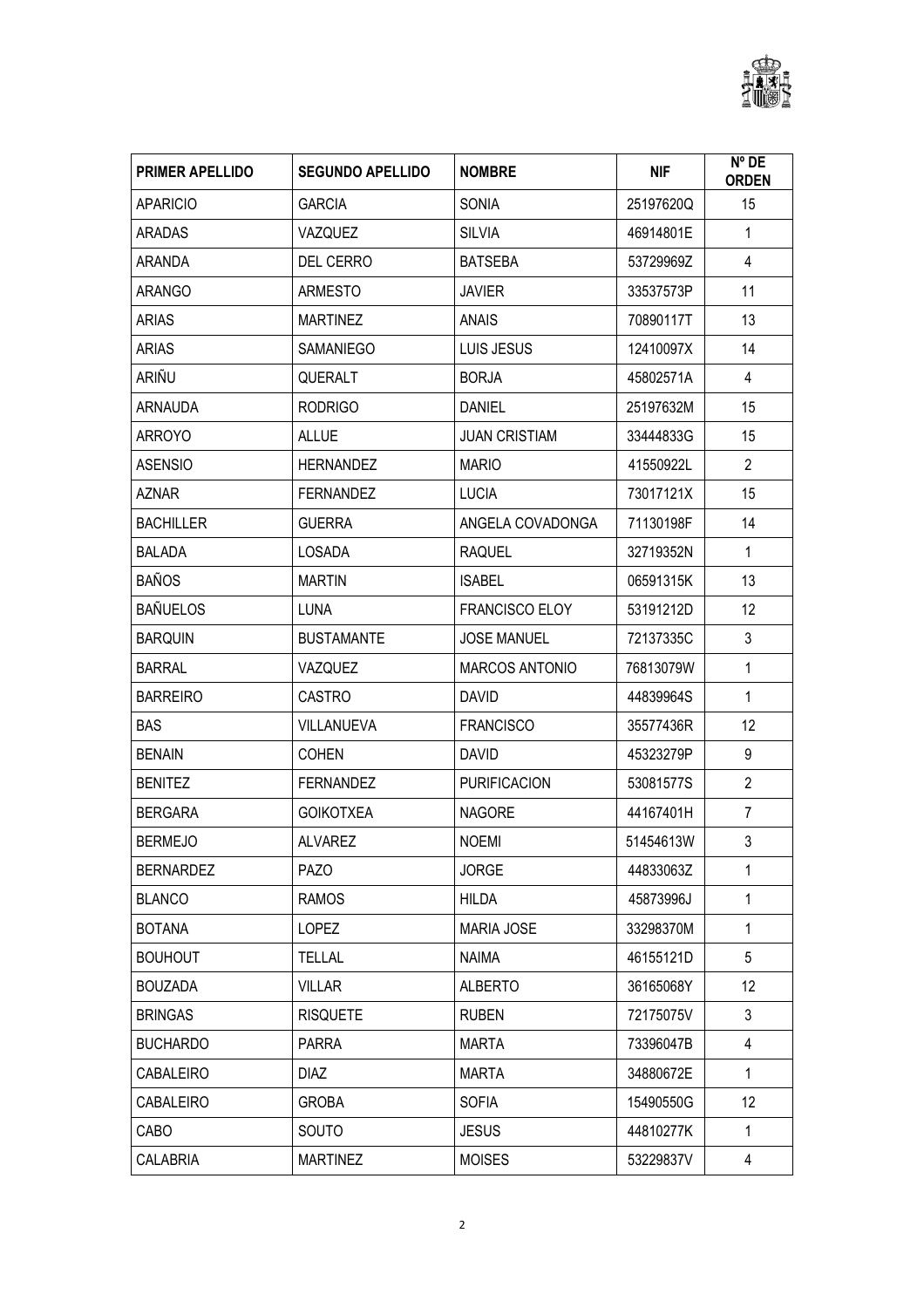

| <b>PRIMER APELLIDO</b> | <b>SEGUNDO APELLIDO</b> | <b>NOMBRE</b>         | <b>NIF</b> | $N^{\circ}$ DE<br><b>ORDEN</b> |
|------------------------|-------------------------|-----------------------|------------|--------------------------------|
| <b>CALABUIG</b>        | LAGO                    | <b>ALDO</b>           | 45316536G  | 9                              |
| CALERO                 | CASADO                  | <b>FRANCISCO JOSE</b> | 72991212E  | 15                             |
| CALERO                 | <b>VARGAS</b>           | <b>JORDAN EDUARDO</b> | 25204969M  | 15                             |
| CALLEJA                | <b>MARIA</b>            | AINARA                | 72584535P  | $\mathfrak{Z}$                 |
| <b>CALLEJERO</b>       | <b>PALACIO</b>          | <b>PAULA</b>          | 29134764C  | 15                             |
| CALLEJÓN               | <b>ANGEL</b>            | <b>NURIA</b>          | 45303084F  | 9                              |
| CALVO                  | <b>SALVADOR</b>         | <b>IRENE</b>          | 45312408Q  | 9                              |
| CALZADA                | <b>SANCHEZ</b>          | <b>LUCIA</b>          | 70901442D  | 13                             |
| CALZAS                 | <b>CAMPOS</b>           | <b>ELVIRA</b>         | 05407350G  | $\overline{2}$                 |
| <b>CAMPOS</b>          | ALDANA                  | <b>MARIA ISABEL</b>   | 25458550B  | 15                             |
| CANO                   | <b>GONZALEZ</b>         | <b>DAVID</b>          | 44493331S  | 11                             |
| CANTON                 | ABAD                    | <b>EDUARDO</b>        | 17761753A  | 15                             |
| CAÑIBANO               | PELAEZ                  | <b>DIEGO</b>          | 71119876N  | 10                             |
| CARBALLO               | <b>BENITO</b>           | <b>MANUEL</b>         | 44813570W  | 11                             |
| <b>CARMONA</b>         | <b>ESPINO</b>           | LUIS ANTONIO          | 19898665P  | 4                              |
| <b>CARMONA</b>         | <b>ROBLEDILLO</b>       | <b>CRISTINA</b>       | 47494694Q  | 9                              |
| <b>CARNERO</b>         | <b>BESTEIRO</b>         | <b>ANTONIO</b>        | 44479132F  | 12                             |
| <b>CARRETON</b>        | REY.                    | <b>EDURNE</b>         | 44841320Z  | $\mathbf{1}$                   |
| CARRILLO               | <b>FERNANDEZ</b>        | <b>FRANCISCO</b>      | 44837127F  | $\mathbf{1}$                   |
| CASADO                 | <b>JODAR</b>            | <b>CRISTOBAL</b>      | 75240411M  | $\overline{2}$                 |
| <b>CASAREJOS</b>       | <b>PASCUAL</b>          | <b>OSCAR</b>          | 25188356K  | 15                             |
| <b>CASILLAS</b>        | <b>SANCHEZ</b>          | <b>ROBERTO</b>        | 70885850B  | 13                             |
| <b>CASQUETE</b>        | <b>LOPEZ</b>            | <b>NOELIA</b>         | 71145627A  | 14                             |
| CASTELO                | <b>FERRO</b>            | ADRIAN                | 53302526A  | $\mathbf{1}$                   |
| CASTILLO               | <b>SEGOVIA</b>          | <b>ISRAEL</b>         | 2226807Q   | 14                             |
| CASTRILLON             | <b>PEREZ</b>            | <b>JUAN JOSE</b>      | 32682565W  | 1                              |
| <b>CASTROMAN</b>       | <b>SOUTO</b>            | <b>MARIA DOLORES</b>  | 76870919C  | 1                              |
| <b>CASTROVIEJO</b>     | <b>PALOMO</b>           | <b>AITOR</b>          | 72502484K  | $\overline{7}$                 |
| <b>CEBOLLADA</b>       | <b>SANCHEZ</b>          | <b>ALVARO</b>         | 18456129D  | 15                             |
| CERDAN                 | LANDEIRA                | <b>JUAN MANUEL</b>    | 45305408P  | 9                              |
| <b>CERNADAS</b>        | PONTE VELOSO            | <b>NURIA</b>          | 53178032P  | 12                             |
| CERRO                  | <b>RUIZ</b>             | <b>DIEGO</b>          | 72822880G  | 10                             |
| <b>CHACON</b>          | <b>LEON</b>             | ROSA MARIA            | 12405255K  | 14                             |
| <b>CLEMENT</b>         | <b>BARRACHINA</b>       | <b>CECILIA</b>        | 85090845E  | 4                              |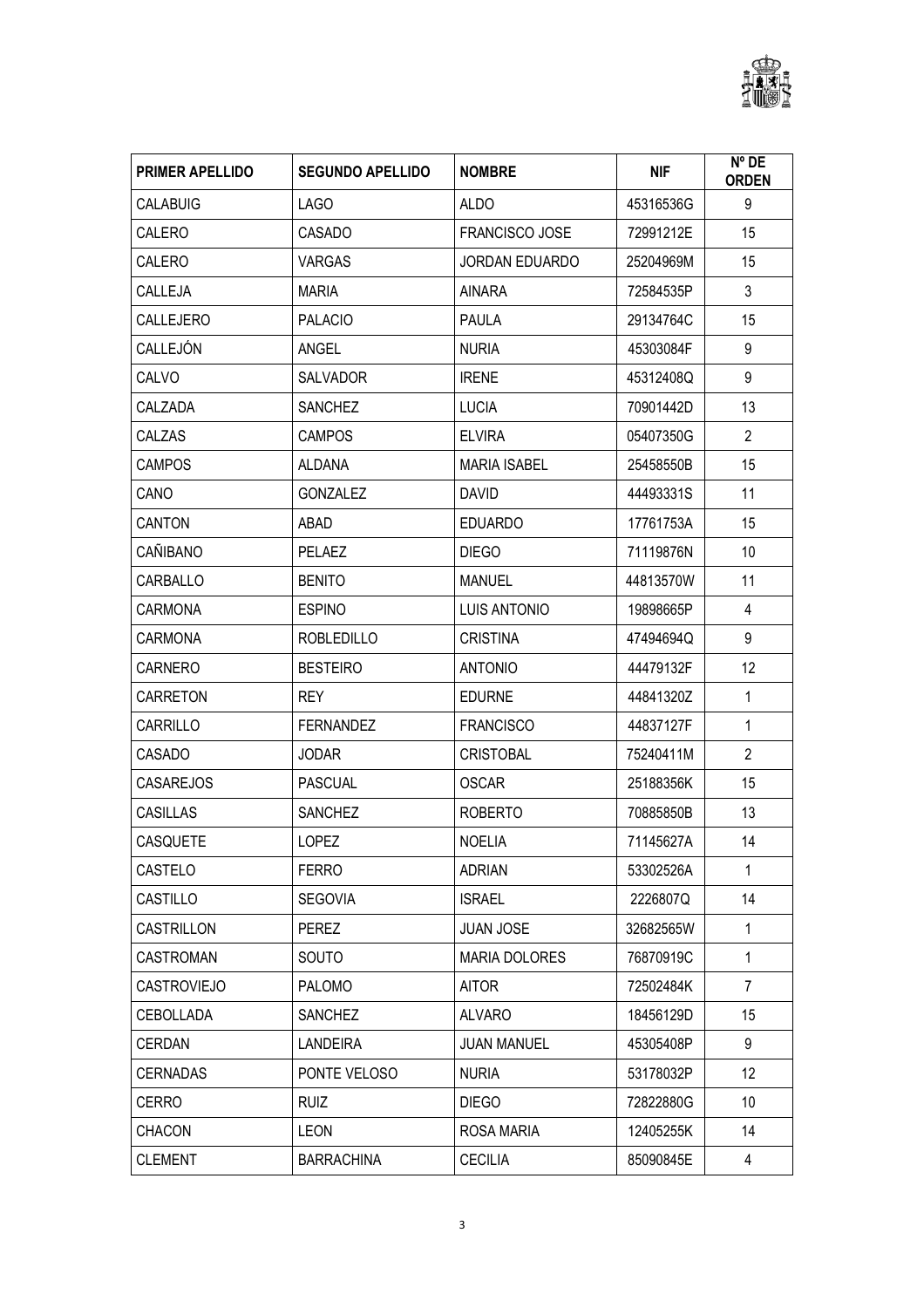

| <b>PRIMER APELLIDO</b> | <b>SEGUNDO APELLIDO</b> | <b>NOMBRE</b>           | <b>NIF</b> | Nº DE<br><b>ORDEN</b> |
|------------------------|-------------------------|-------------------------|------------|-----------------------|
| <b>CONDE</b>           | <b>GABIÑA</b>           | <b>MIKEL</b>            | 45917728E  | 3                     |
| <b>CONS</b>            | <b>FORMOSO</b>          | <b>SANTIAGO</b>         | 32692925N  | $\mathbf{1}$          |
| <b>CORDON</b>          | <b>HORCADA</b>          | ANGELA                  | 72818437T  | 10                    |
| <b>CORTEGOSO</b>       | <b>MOREIRA</b>          | <b>XIANA</b>            | 78738482Y  | 12                    |
| <b>CORVO</b>           | SEÑORAN                 | <b>CLEMENTE</b>         | 47524119R  | 13                    |
| CORVO                  | SEÑORAN                 | <b>JUAN CARLOS</b>      | 47524120W  | 14                    |
| <b>COUCEIRO</b>        | <b>AGRA</b>             | CARLOS                  | 54128504M  | $\mathbf{1}$          |
| CRESPO                 | <b>BUSTOS</b>           | <b>ALEJANDRO</b>        | 12410374B  | 14                    |
| <b>CRESPO</b>          | <b>MORENO</b>           | <b>NICOLAS</b>          | 72990598Y  | 15                    |
| <b>CRESPO</b>          | <b>MORENO</b>           | <b>YERAI</b>            | 72990597M  | 15                    |
| <b>CRUZADO</b>         | <b>CARDONA</b>          | <b>JAVIER</b>           | 45109772X  | 5                     |
| <b>CUARTERO</b>        | <b>SANCHO</b>           | SORAYA                  | 29135241Z  | 15                    |
| <b>CUEVAS</b>          | <b>PORRAS</b>           | <b>JOSE ANTONIO</b>     | 27393304M  | 6                     |
| DE BLAS                | <b>LIMON</b>            | <b>MARIA</b>            | 51092283Z  | 14                    |
| DE MELCHOR             | <b>FARRE</b>            | <b>ROGER</b>            | 47324265V  | 8                     |
| DE ROJAS               | <b>CHACON</b>           | DAVID ANTONIO           | 12422174N  | 14                    |
| DEL CAMPO              | <b>GARCIA</b>           | <b>JUAN FRANCISCO</b>   | 12384217M  | 14                    |
| <b>DEL CERRO</b>       | <b>TORRES</b>           | <b>MARIA LAURA</b>      | 33546733Z  | $\mathbf{1}$          |
| DEL SER                | <b>PEREZ</b>            | CARLOS                  | 16792187R  | 15                    |
| <b>DELGADO</b>         | <b>RODRIGUEZ</b>        | <b>ESTHER</b>           | 45686593Z  | 13                    |
| <b>DELGADO</b>         | <b>SECLEN</b>           | <b>MELANI</b>           | 0X8089781  | $\mathfrak{Z}$        |
| <b>DIAZ</b>            | CASADO                  | <b>OLGA</b>             | 05462630S  | 14                    |
| <b>DIAZ</b>            | <b>TABOADA</b>          | MARTA                   | 33340057Q  | $\mathbf{1}$          |
| DIAZ-ALEJO             | <b>BETETA</b>           | <b>IRENE</b>            | 53845988K  | 13                    |
| <b>DIESTE</b>          | <b>RIAL</b>             | <b>ELISABET</b>         | 53189518V  | 12                    |
| <b>DIEZ</b>            | <b>DIEZ</b>             | <b>MARINA</b>           | 70261553A  | 14                    |
| <b>DIOS</b>            | MUÑOZ                   | <b>EDUARDO</b>          | 71944715W  | 14                    |
| <b>DUEÑAS</b>          | <b>RAMIREZ</b>          | <b>MARIA JESUS</b>      | 03885428S  | $\overline{2}$        |
| <b>ECHEVERRIA</b>      | <b>MARTINEZ</b>         | ANDER                   | 73119942K  | 10                    |
| <b>EIRAS</b>           | <b>SANCHEZ</b>          | <b>SEGUNDO</b>          | 32804265D  | $\mathbf{1}$          |
| <b>EIRIZ</b>           | LIMIA                   | <b>NOELIA</b>           | 44449441D  | 11                    |
| <b>ENRIQUEZ</b>        | <b>LONGUEIRA</b>        | <b>DAVID</b>            | 53306081Q  | $\mathbf{1}$          |
| <b>ESCARZA</b>         | BAÑA                    | <b>MARIA DEL CARMEN</b> | 16303903P  | 12                    |
| <b>ESCRIBANO</b>       | CARRASCOSA              | <b>JOSE CARLOS</b>      | 06260610X  | 6                     |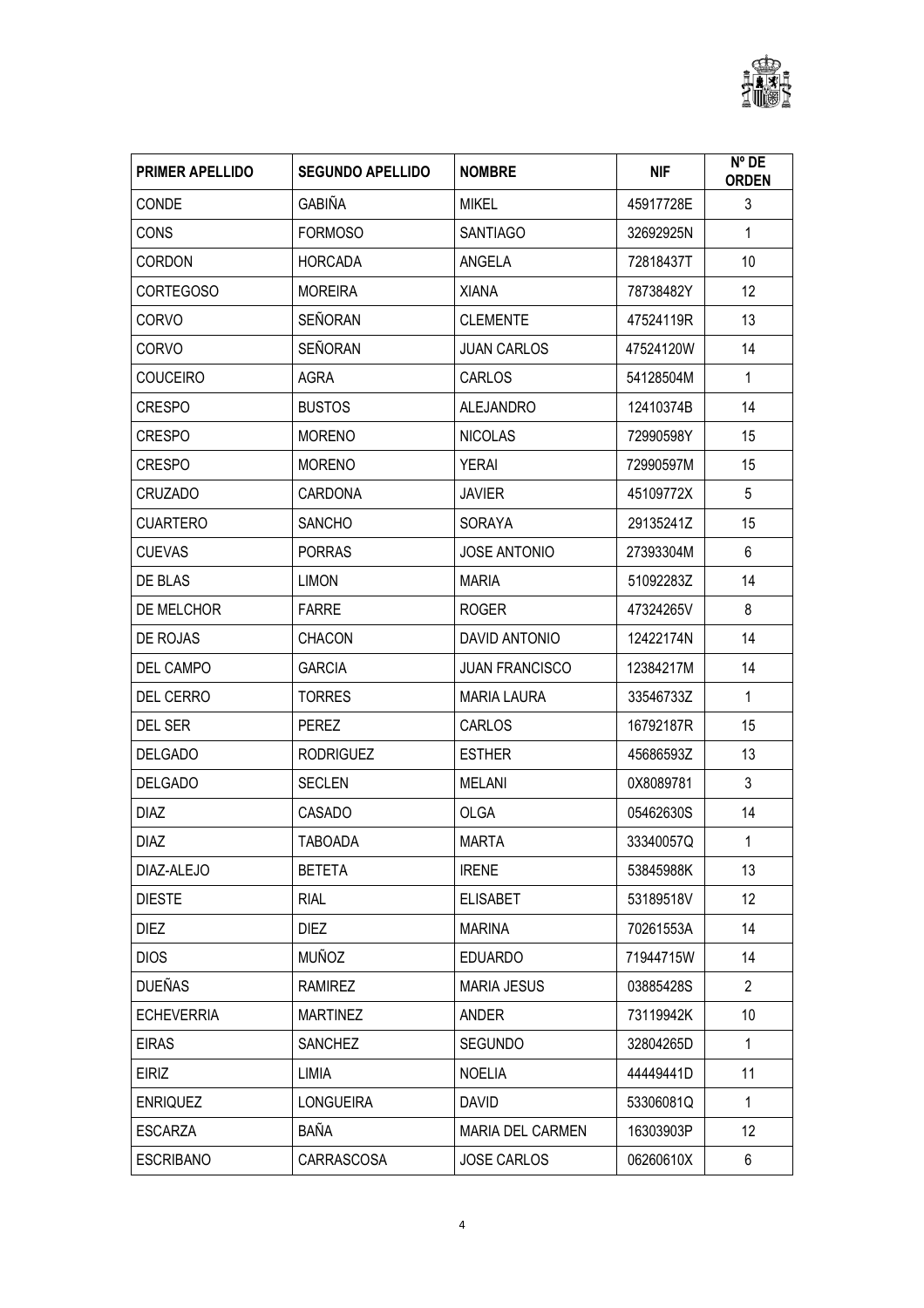

| <b>PRIMER APELLIDO</b> | <b>SEGUNDO APELLIDO</b> | <b>NOMBRE</b>           | <b>NIF</b> | Nº DE<br><b>ORDEN</b> |
|------------------------|-------------------------|-------------------------|------------|-----------------------|
| <b>ESTEVEZ</b>         | <b>LAMAS</b>            | <b>JUAN CARLOS</b>      | 44450162V  | 11                    |
| <b>ESTRADA</b>         | <b>PINTO</b>            | <b>ALEXIS</b>           | 73123572V  | 10                    |
| <b>EZQUER</b>          | <b>RASTRILLA</b>        | <b>MIREN</b>            |            | 10                    |
| <b>EZQUERRA</b>        | <b>AGUILAR</b>          | <b>MARIA PILAR</b>      | 72983868S  | 15                    |
| <b>FARTO</b>           | <b>BARCIA</b>           | <b>SARA</b>             | 54131441K  | $\mathbf{1}$          |
| <b>FERNANDEZ</b>       | DA CONCEPCION           | ANA BELEN               | 36109774   | 12                    |
| <b>FERNANDEZ</b>       | <b>FERNANDEZ</b>        | <b>CRISTINA</b>         | 44473835T  | 11                    |
| <b>FERNANDEZ</b>       | <b>GUARDIOLA</b>        | <b>LOIRA</b>            | 53197130Q  | 12                    |
| <b>FERNANDEZ</b>       | <b>GUERRERO</b>         | <b>MARIA DE AFRICA</b>  | 45104006V  | 5                     |
| <b>FERNANDEZ</b>       | <b>OTERO</b>            | <b>SANTIAGO</b>         | 44480751Q  | 11                    |
| <b>FERNANDEZ</b>       | <b>PADERNE</b>          | <b>MARTA</b>            | 44832244T  | $\mathbf{1}$          |
| <b>FERNANDEZ</b>       | <b>PALMAS</b>           | <b>CHRISTIAN</b>        | 39464743D  | 12                    |
| <b>FERNANDEZ</b>       | <b>PIÑEIRO</b>          | <b>ALBERTO</b>          | 77010431Z  | 12                    |
| <b>FERNANDEZ</b>       | <b>PRIETO</b>           | <b>FRANCISCO JAVIER</b> | 47763748Q  | 4                     |
| <b>FERNANDEZ</b>       | <b>SAN NICOLAS</b>      | <b>ALVARO</b>           | 72318679D  | 3                     |
| <b>FILGUEIRAS</b>      | <b>FERNANDEZ</b>        | <b>VANESA</b>           | 32709927V  | $\mathbf{1}$          |
| <b>FONTENLA</b>        | <b>RODRIGUEZ</b>        | <b>MANUEL</b>           | 53181900N  | 12                    |
| <b>FORCADA</b>         | <b>MARTIN</b>           | <b>PALOMA</b>           | 72816006F  | 10                    |
| FRAGA                  | <b>MENDEZ</b>           | <b>EVA</b>              | 76728937V  | 11                    |
| <b>FREIRIA</b>         | <b>BASTERO</b>          | <b>FERNANDO</b>         | 53191407C  | 12                    |
| <b>FUSTER</b>          | <b>CAMARENA</b>         | <b>SANTIAGO</b>         | 20162262W  | 4                     |
| <b>GAGO</b>            | <b>SILVA</b>            | <b>JULIAN</b>           | 44843806Q  | 1                     |
| <b>GALDEANO</b>        | <b>GARCIA</b>           | <b>JON</b>              | 16094522L  | 3                     |
| <b>GALINDO</b>         | MILLET                  | CARLOS                  | 45320925T  | 9                     |
| <b>GALLEGO</b>         | <b>ESTREMERA</b>        | ANA MARÍA               | 33268089S  | 1                     |
| <b>GALLEGO</b>         | <b>SUBIRES</b>          | <b>NOELIA</b>           | 74867245Z  | 6                     |
| <b>GALVEZ</b>          | <b>JIMENEZ</b>          | <b>ALEJANDRO</b>        | 45587673V  | $\overline{2}$        |
| <b>GARCIA</b>          | <b>ALVAREZ</b>          | <b>DIANA</b>            | 44477042X  | 11                    |
| <b>GARCIA</b>          | AMIEL                   | <b>LAURA</b>            | 40365765Y  | 8                     |
| <b>GARCIA</b>          | <b>CUEVA</b>            | <b>JAVIER</b>           | 20478211T  | $\overline{4}$        |
| <b>GARCIA</b>          | <b>GARCIA</b>           | <b>MARTIN</b>           | 07980695V  | 13                    |
| <b>GARCIA</b>          | GOMEZ                   | <b>JUAN IGNACIO</b>     | 7992988M   | 13                    |
| <b>GARCIA</b>          | <b>LOPEZ</b>            | <b>JOSE MANUEL</b>      | 75266744A  | $\overline{2}$        |
| <b>GARCIA</b>          | <b>MARCOS</b>           | JOSE MANUEL             | 7965638W   | 13                    |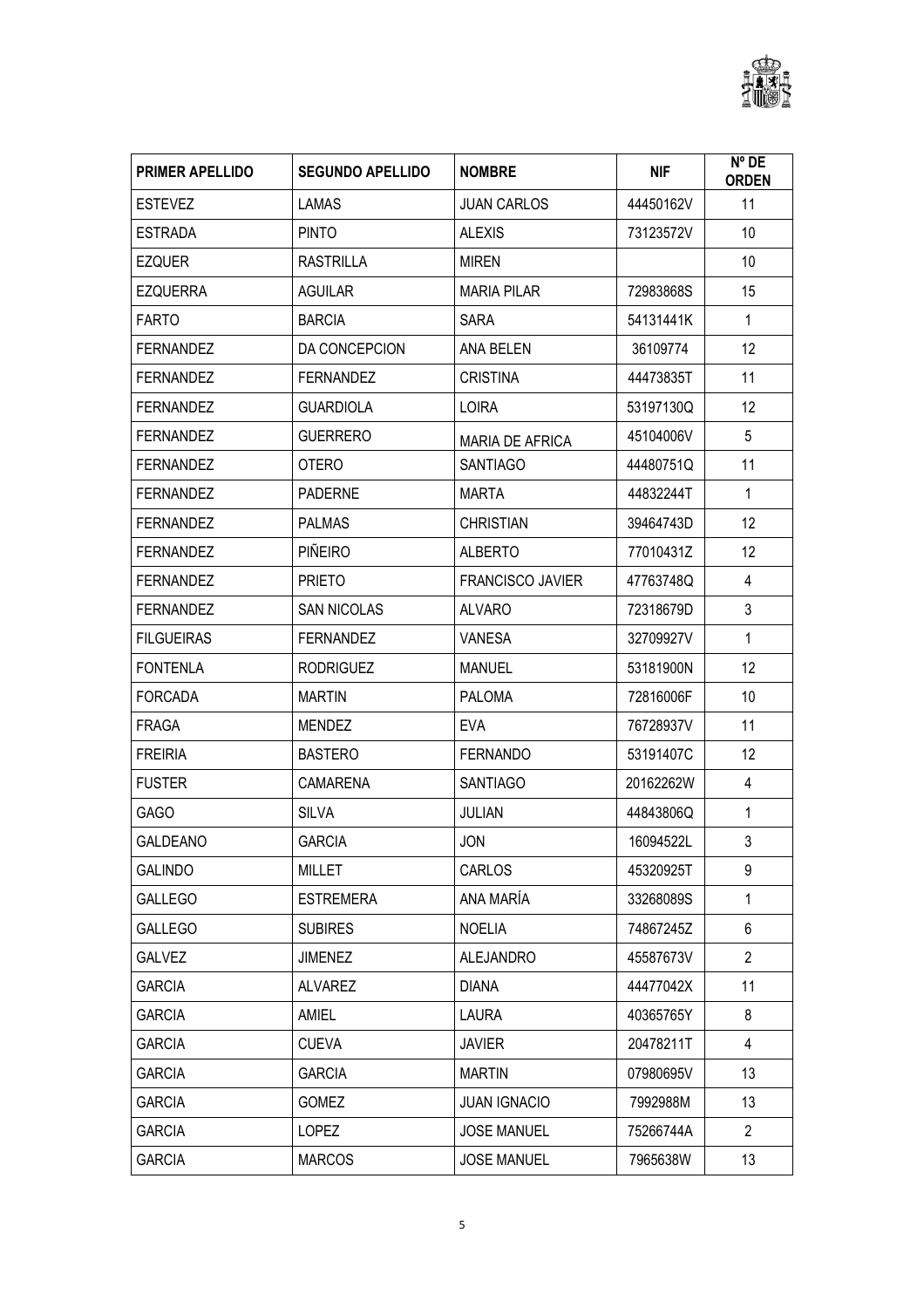

| <b>PRIMER APELLIDO</b> | <b>SEGUNDO APELLIDO</b> | <b>NOMBRE</b>           | <b>NIF</b> | $N^{\circ}$ DE<br><b>ORDEN</b> |
|------------------------|-------------------------|-------------------------|------------|--------------------------------|
| <b>GARCIA</b>          | <b>MARTINEZ</b>         | <b>IGNACIO</b>          | 46885978H  | 15                             |
| <b>GARCIA</b>          | <b>MOSQUERA</b>         | <b>ADRIAN</b>           | 44842525T  | $\mathbf{1}$                   |
| <b>GARCIA</b>          | RAMIREZ DE ARELLANO     | ESPERANZA               | 30246617F  | 6                              |
| <b>GARCIA</b>          | <b>ROMAN</b>            | ALBERTO JOSE            | 29095326G  | 15                             |
| <b>GARCIA</b>          | <b>ROMAN</b>            | <b>PILAR</b>            | 07863078E  | 13                             |
| GASTON                 | <b>DARGUILLA</b>        | <b>SARA</b>             | 44644130A  | 10                             |
| GIL                    | <b>BRAVO</b>            | LAURA                   | 76723495A  | 11                             |
| GIL                    | <b>GARCIA</b>           | <b>VIRGINIA</b>         | 72973309J  | 15                             |
| GIL                    | <b>MATALLIN</b>         | <b>ANTONIO JOSE</b>     | 46410197H  | $\mathbf{1}$                   |
| <b>GODINO</b>          | <b>MONDEJAR</b>         | <b>FRANCISCO JAVIER</b> | 77330792D  | 6                              |
| <b>GOMEZ</b>           | <b>GARCIA</b>           | <b>ABEL</b>             | 32702066E  | $\mathbf{1}$                   |
| <b>GOMEZ</b>           | <b>GUTIERREZ</b>        | <b>RICARDO</b>          | 40350404D  | 8                              |
| <b>GOMEZ</b>           | <b>IGLESIAS</b>         | <b>VANESA</b>           | 53178190M  | 12                             |
| <b>GOMEZ</b>           | <b>ROMERO</b>           | <b>DANIEL</b>           | 20493953X  | 4                              |
| <b>GONTAN</b>          | <b>MARTINEZ</b>         | ANGELICA MARIA          | 45871767S  | 1                              |
| <b>GONZALEZ</b>        | <b>ARIAS</b>            | <b>CARLOS MANUEL</b>    | 33348653X  | $\mathbf{1}$                   |
| <b>GONZALEZ</b>        | <b>CELEIRO</b>          | <b>GUILLERMO</b>        | 73000323W  | 15                             |
| <b>GONZALEZ</b>        | DEL RIO                 | <b>RUBEN</b>            | 71144590R  | 14                             |
| <b>GONZALEZ</b>        | <b>ESPINOSA</b>         | <b>ESTHER</b>           | 45298644Y  | 9                              |
| <b>GONZALEZ</b>        | <b>FONTANALS</b>        | CARLOS                  | 48897363F  | 11                             |
| <b>GONZALEZ</b>        | <b>FRAGA</b>            | CARLOS MANUEL           | 50315260T  | 11                             |
| <b>GONZALEZ</b>        | <b>GOMEZ</b>            | ANTONIO FRANCISCO       | 45075607T  | 5                              |
| <b>GONZALEZ</b>        | <b>NOCELO</b>           | <b>FRANCISCO JAVIER</b> | 76726300W  | 11                             |
| <b>GONZALEZ</b>        | 0YA                     | DANIEL                  | 35572545D  | 12                             |
| <b>GONZALEZ</b>        | SALAZAR                 | <b>ETTORE</b>           | 79005103B  | $\mathfrak{Z}$                 |
| <b>GONZALEZ</b>        | SANZ                    | <b>IVAN</b>             | 72896835Z  | 15                             |
| GONZALEZ-GAY           | ANDRES                  | <b>FRANCISCO PAKYA</b>  | 71970751W  | 14                             |
| <b>GRAVALOS</b>        | <b>GARCIA</b>           | <b>INES</b>             | 18048047Q  | 15                             |
| GROBA                  | <b>RODRIGUEZ</b>        | SAMUEL                  | 53172358S  | 12                             |
| <b>GUARIDO</b>         | <b>BUSTOS</b>           | <b>PATRICIA</b>         | 70888106J  | 13                             |
| <b>GUBIA</b>           | ARAMBURU                | <b>NOELIA</b>           | 73122881Q  | 10                             |
| <b>GUERRAS</b>         | <b>PAVON</b>            | <b>LOURDES</b>          | 70890081X  | 13                             |
| <b>GUNTIN</b>          | <b>MIRANDA</b>          | <b>MARIA JOSE</b>       | 36132669Z  | 12                             |
| <b>GUTIERREZ</b>       | <b>RODRIGUEZ</b>        | <b>ALVARO</b>           | 51111552D  | 14                             |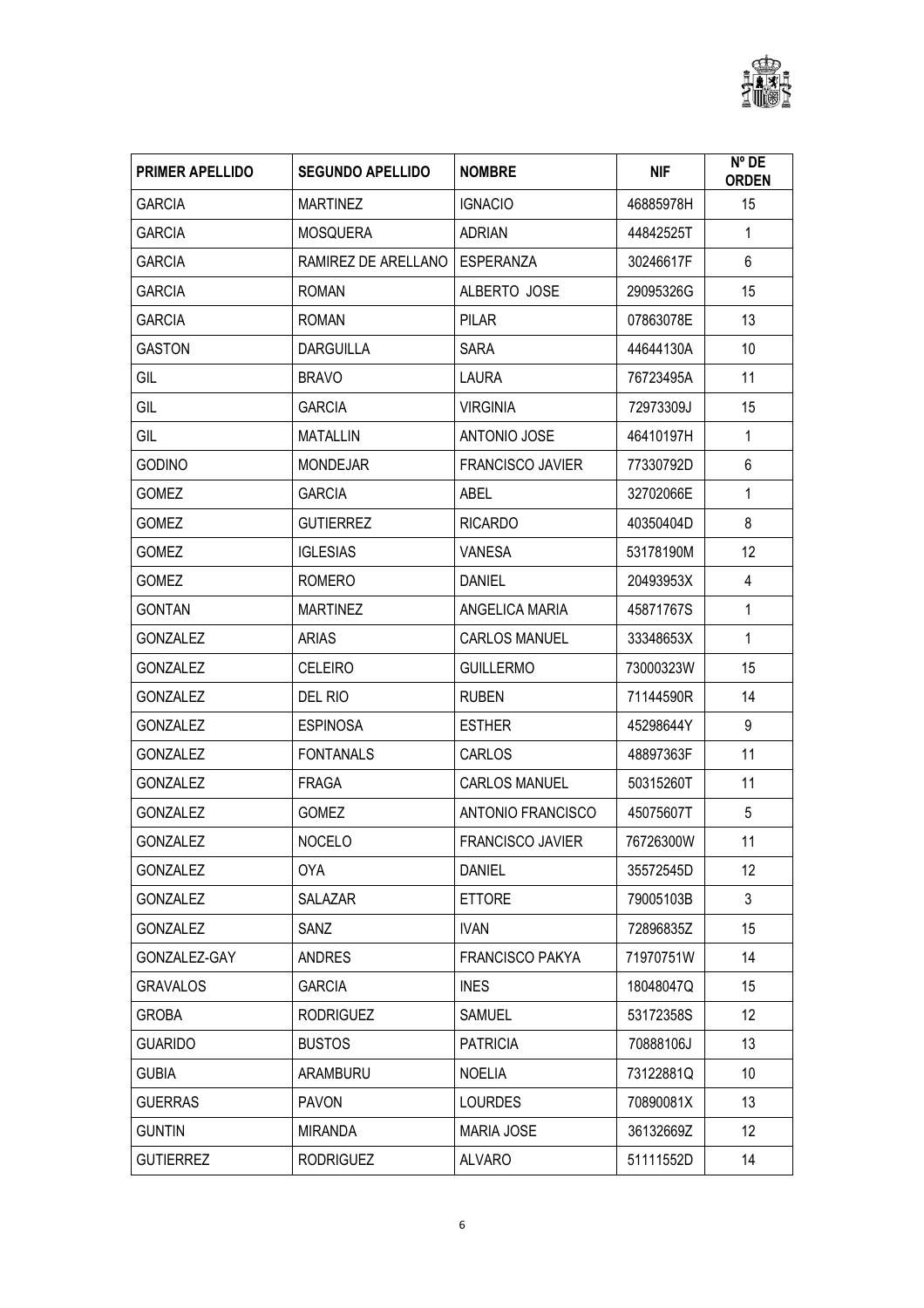

| <b>PRIMER APELLIDO</b> | <b>SEGUNDO APELLIDO</b> | <b>NOMBRE</b>         | <b>NIF</b> | $N^{\circ}$ DE<br><b>ORDEN</b> |
|------------------------|-------------------------|-----------------------|------------|--------------------------------|
| <b>HERBON</b>          | <b>NUÑEZ</b>            | <b>MIGUEL</b>         | 33544919V  | 1                              |
| <b>HERMOSILLA</b>      | <b>PINTO</b>            | <b>ALEJANDRO</b>      | 05302770M  | 14                             |
| <b>HERNANDEZ</b>       | <b>ATIENZA</b>          | <b>ELENA</b>          | 71165455M  | 14                             |
| <b>HERNANDEZ</b>       | <b>GARCIA</b>           | <b>CESAR</b>          | 72888730M  | 15                             |
| <b>HERNANDEZ</b>       | <b>VILLARREAL</b>       | <b>SANTIAGO</b>       | 71126144R  | 14                             |
| <b>HERNANDO</b>        | <b>PASTOR</b>           | <b>BEATRIZ</b>        | 71168874C  | 14                             |
| <b>HERRERO</b>         | DE CASTRO               | <b>ISABEL</b>         | 70826133W  | 13                             |
| <b>HIDALGO</b>         | <b>LOPEZ</b>            | DANIEL EUGENIO        | 45093766N  | 5                              |
| <b>HONTIYUELO</b>      | <b>RODRIGUEZ</b>        | <b>ALBERTO</b>        | 71167002B  | 14                             |
| <b>HUEGUN</b>          | <b>ITURRALDE</b>        | <b>JOSEBA AINGERU</b> | 44151766T  | $\overline{7}$                 |
| <b>IGLESIAS</b>        | CARBALLO                | ANDREA                | 44458027Q  | 11                             |
| <b>IGLESIAS</b>        | <b>GARCIA</b>           | <b>CAROLINA</b>       | 71133058S  | 14                             |
| <b>IGUAL</b>           | <b>MARTINEZ</b>         | <b>JESUS</b>          | 20469075H  | 4                              |
| <b>IGUAL</b>           | <b>MARTINEZ</b>         | <b>ROCIO</b>          | 20469076L  | 4                              |
| <b>INFANTE</b>         | <b>SERRANO</b>          | <b>DIEGO</b>          | 71955351N  | 8                              |
| <b>INSAUSTI</b>        | ARBELOA                 | <b>IÑIGO</b>          | 72986126L  | 15                             |
| <b>IRIGOYEN</b>        | <b>MARTINEZ</b>         | <b>IGNACIO</b>        | 72817392J  | 10                             |
| <b>ISIDRO</b>          | <b>SANCHEZ</b>          | <b>SERGIO</b>         | 70873136Q  | 13                             |
| <b>JAUQUICOA</b>       | <b>NARVAEZ</b>          | <b>ALICIA</b>         | 72803472P  | 10                             |
| <b>JIMENEZ</b>         | <b>DELGADO</b>          | <b>LAURA</b>          | 80109054P  | 6                              |
| <b>JIMENEZ</b>         | <b>ESCAÑO</b>           | <b>OSCAR</b>          | 33529262T  | 14                             |
| JIMENEZ                | <b>GARCIA</b>           | <b>LAURA</b>          | 47518015S  | 6                              |
| <b>JIMENEZ</b>         | LAGUNA                  | <b>MARIA ELENA</b>    | 30942973S  | 6                              |
| JIMENEZ                | <b>SANTIAGO</b>         | YOLANDA               | 05468997B  | 10                             |
| JORGE                  | ESPAÑA                  | SALVADOR              | 45098204B  | 5                              |
| <b>KOPA</b>            | AGRA                    | <b>FERNANDO</b>       | 54127891J  | 1                              |
| LACALLE                | <b>SANCHEZ</b>          | <b>VICTORIA JUANA</b> | 75895502X  | $\overline{2}$                 |
| <b>LAIN</b>            | ABARCA                  | ANGEL LORENZO         | 18060261V  | 15                             |
| LARRAYOZ               | <b>POSADAS</b>          | <b>AITOR</b>          | 72824124Y  | 10                             |
| <b>LEAL</b>            | <b>MARTIN</b>           | FRANCISCO JOSE        | 45309521G  | 9                              |
| LEDO                   | VAZQUEZ                 | <b>ELIAS</b>          | 45847613B  | $\mathbf{1}$                   |
| <b>LOBATO</b>          | <b>GOMEZ</b>            | <b>GABRIEL</b>        | 50987517J  | 13                             |
| <b>LOBO</b>            | <b>LOPEZ</b>            | MARTA                 | 50223687J  | 14                             |
| <b>LODEIRO</b>         | <b>MARTINEZ</b>         | <b>BEATRIZ</b>        | 46918276R  | 1                              |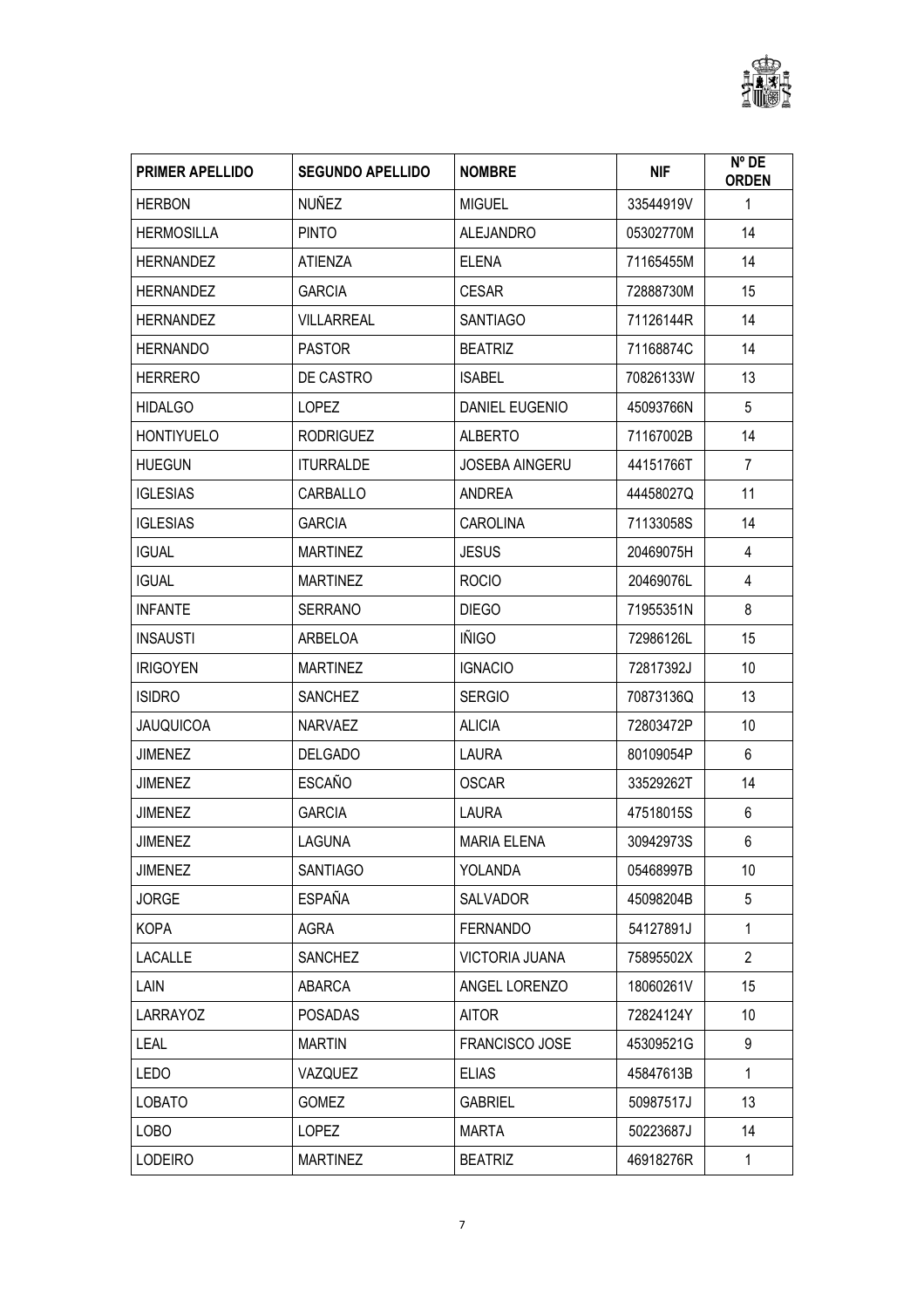

| <b>PRIMER APELLIDO</b> | <b>SEGUNDO APELLIDO</b> | <b>NOMBRE</b>           | <b>NIF</b> | Nº DE<br><b>ORDEN</b> |
|------------------------|-------------------------|-------------------------|------------|-----------------------|
| <b>LOPEZ</b>           | <b>ARRIBAS</b>          | <b>ALBERTO</b>          | 71169228Y  | 14                    |
| <b>LOPEZ</b>           | <b>ECHEVARRIA</b>       | <b>GASPAR</b>           | 07873784X  | 13                    |
| <b>LOPEZ</b>           | <b>GOMEZ</b>            | <b>VALERIA</b>          | 36175189F  | 12                    |
| LOPEZ                  | <b>GONZALEZ</b>         | <b>ESTEBAN</b>          | 44474849W  | 11                    |
| <b>LOPEZ</b>           | <b>OTERO</b>            | <b>SANTIAGO</b>         | 46091953E  | $\mathbf{1}$          |
| <b>LOPEZ</b>           | <b>RICO</b>             | <b>DIEGO</b>            | 71502055T  | 11                    |
| <b>LOPEZ</b>           | <b>RODRIGUEZ</b>        | <b>MIGUEL</b>           | 71018956Q  | 13                    |
| <b>LOPEZ</b>           | <b>SAAVEDRA</b>         | <b>ANTONIO</b>          | 45298021G  | 9                     |
| <b>LOPEZ</b>           | VALENZUELA              | <b>MARIA LIDIA</b>      | 77338435S  | 6                     |
| <b>LORENZO</b>         | <b>MARTINEZ</b>         | <b>JUAN CESAR</b>       | 73027879G  | 15                    |
| LOSADA                 | <b>VILA</b>             | <b>MARIA DOLORES</b>    | 44448477B  | 11                    |
| <b>LOURIDO</b>         | <b>POCEIRO</b>          | <b>FRANCISCO JAVIER</b> | 77418964K  | 12                    |
| <b>LUCAS</b>           | <b>SANCHEZ</b>          | <b>IVAN</b>             | 44553689K  | $\overline{7}$        |
| MADUEÑO                | <b>FERNANDEZ</b>        | <b>JOSE ANTONIO</b>     | 80158284H  | 6                     |
| <b>MALINGRE</b>        | <b>GAJINO</b>           | CARLOTA                 | 47402005V  | 1                     |
| <b>MALLO</b>           | <b>FUENTES</b>          | <b>MONSERRAT</b>        | 33295049L  | 1                     |
| <b>MANJON</b>          | <b>ENFEDDAL</b>         | <b>MERIEM</b>           | 45102491C  | 5                     |
| <b>MANZANO</b>         | <b>ROMERO</b>           | <b>MARIA DEL AGUILA</b> | 75715952K  | 6                     |
| <b>MARCHAL</b>         | <b>BERMUDEZ</b>         | PEDRO JESUS             | 77327148K  | $\overline{2}$        |
| <b>MARIN</b>           | <b>MUÑOZ</b>            | <b>MARIA ISABEL</b>     | 26249189W  |                       |
| <b>MARIN</b>           | <b>TORRES</b>           | <b>PABLO</b>            | 71938465P  | $\overline{2}$        |
| <b>MARTIN</b>          | <b>BUENO</b>            | <b>INMACULADA</b>       | 70890427B  | 13                    |
| <b>MARTIN</b>          | <b>CASTILLA</b>         | DAVID.                  | 75721928V  | $\overline{2}$        |
| <b>MARTIN</b>          | <b>DEL PRISCO</b>       | <b>VICTOR</b>           | 70255122N  | 14                    |
| <b>MARTIN</b>          | <b>GARCIA</b>           | <b>ALBERTO</b>          | 71941508S  | 10                    |
| <b>MARTIN</b>          | <b>GONZALEZ</b>         | <b>CARLOS</b>           | 52903952L  | $\overline{7}$        |
| MARTIN                 | <b>MARTIN</b>           | <b>JUANA MARIA</b>      | 07990915W  | 13                    |
| <b>MARTIN</b>          | <b>PORTAL</b>           | <b>JORGE</b>            | 70864450R  | 13                    |
| <b>MARTIN</b>          | QUINTANA                | <b>ALEIDA</b>           | 19007897F  | 4                     |
| <b>MARTINEZ</b>        | <b>AYUCAR</b>           | <b>ENEKO</b>            | 72802534J  | 10                    |
| <b>MARTINEZ</b>        | <b>GOMILA</b>           | <b>FRANCISCO JAVIER</b> | 44817598M  | $\mathbf{1}$          |
| <b>MARTINEZ</b>        | MALENO                  | <b>FRANCISCO</b>        | 77372823H  | 6                     |
| <b>MARTINEZ</b>        | <b>MARTINEZ</b>         | <b>IVAN</b>             | 44656646F  | 11                    |
| <b>MARTINEZ</b>        | <b>PIQUER</b>           | SERGIO JAVIER           | 48384727H  | 4                     |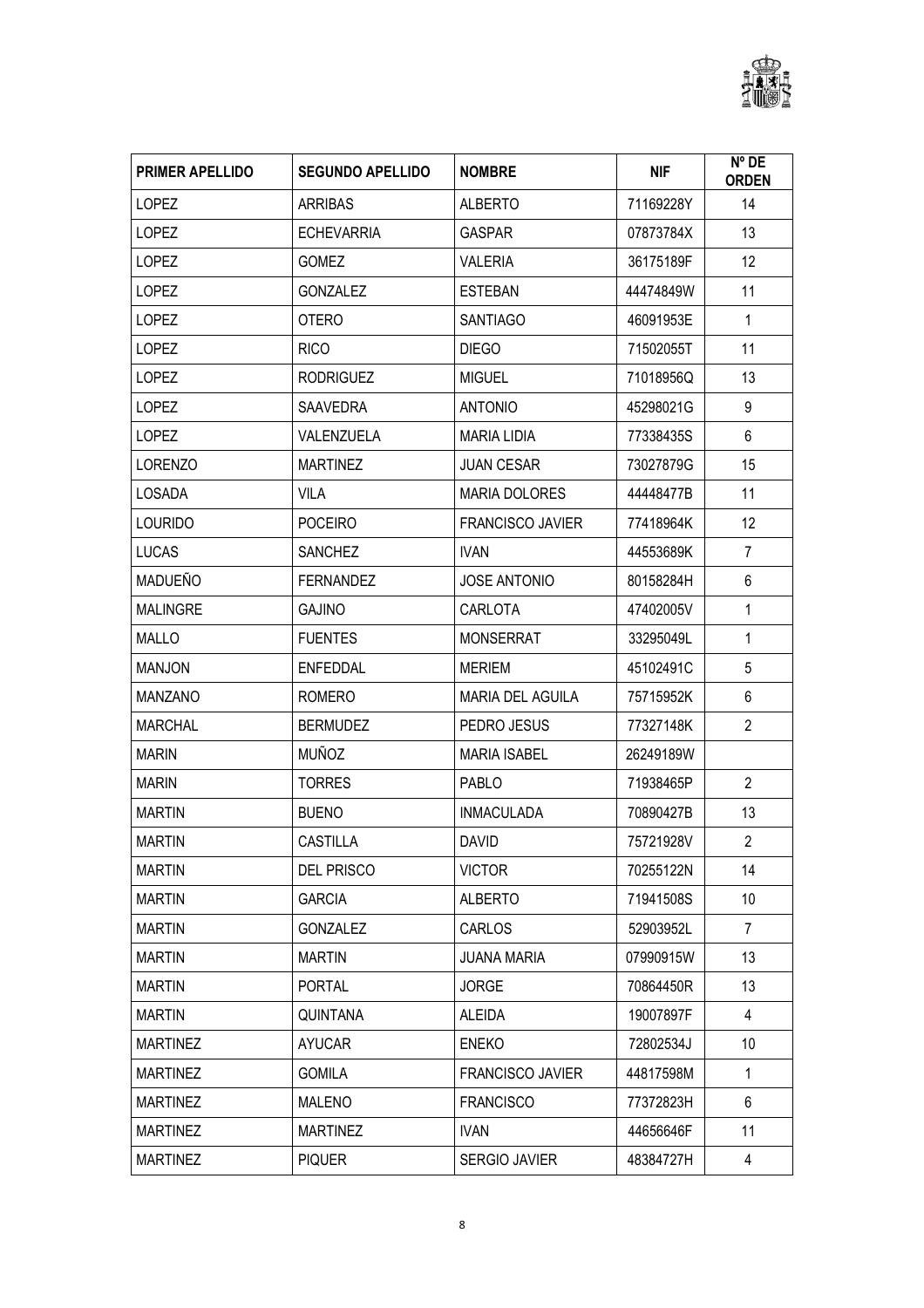

| <b>PRIMER APELLIDO</b>  | <b>SEGUNDO APELLIDO</b> | <b>NOMBRE</b>          | <b>NIF</b> | $N^{\circ}$ DE<br><b>ORDEN</b> |
|-------------------------|-------------------------|------------------------|------------|--------------------------------|
| <b>MARTINEZ</b>         | <b>PLANAS</b>           | ANGELES                | 53303027K  | 1                              |
| <b>MARTINEZ</b>         | <b>SAMPAYO</b>          | <b>SONIA</b>           | 35566898C  | 12                             |
| <b>MARTINEZ</b>         | <b>TABOADA</b>          | <b>SOL XIMENA</b>      | 33552743K  | $\mathbf{1}$                   |
| <b>MARTINEZ DE YUSO</b> | ARIZA                   | <b>IGNACIO ENRIQUE</b> | 29131833X  | 15                             |
| <b>MARZOK</b>           | AMAR                    | <b>KAMAL</b>           | 45730907F  | 9                              |
| MATEO                   | <b>VALERO</b>           | <b>BERIT</b>           | 17765086R  | 15                             |
| <b>MATRAN</b>           | <b>FERNANDEZ</b>        | CARLOS                 | 71158116A  | 14                             |
| <b>MEDIAVILLA</b>       | <b>LOPEZ</b>            | <b>ALBERTO</b>         | 53668320M  | 14                             |
| MEHANA                  | <b>MARTIN</b>           | <b>YUSUF</b>           | 78542966J  | 9                              |
| <b>MEHDI</b>            | <b>BELAID</b>           | <b>MOHAMED TAOFIK</b>  | 45080190Y  | 5                              |
| <b>MEIJIDE</b>          | <b>LOPEZ</b>            | <b>BEATRIZ</b>         | 44828641P  | 1                              |
| <b>MENDEZ</b>           | <b>GARCIA</b>           | <b>ALBERTO</b>         | 33555485A  | $\mathbf{1}$                   |
| <b>MIGUEL</b>           | <b>ALCALDE</b>          | <b>ENRIQUE</b>         | 73089668S  | 15                             |
| <b>MIGUEZ</b>           | VAZQUEZ                 | <b>YESICA</b>          | 44842317E  | $\mathbf{1}$                   |
| <b>MIRAMBELL</b>        | DE AREBA                | <b>ALEJANDRO</b>       | 45302138G  | 9                              |
| <b>MOLINER</b>          | <b>MONEDERO</b>         | <b>SALVADOR</b>        | 53787938T  | 4                              |
| <b>MONFERRER</b>        | <b>QUINTANA</b>         | <b>FERNANDO</b>        | 18957535S  | 4                              |
| <b>MONFORT</b>          | <b>SALVADOR</b>         | <b>JOSE MANUEL</b>     | 18981718W  | 4                              |
| <b>MONFORTE</b>         | <b>ALCON</b>            | <b>ADRIAN</b>          | 20903747J  | 4                              |
| <b>MONTERO</b>          | <b>GOMEZ</b>            | <b>JAVIER</b>          | 50127021Q  | $\overline{2}$                 |
| <b>MONTERO</b>          | <b>LOPEZ</b>            | <b>ALEJANDRO</b>       | 44474075X  | 11                             |
| <b>MONTERO</b>          | <b>ROJAS</b>            | <b>CLAUDIO JESUS</b>   | 01647477X  | 5                              |
| <b>MORALEDA</b>         | MADERO                  | <b>AURELIO</b>         | 11849682J  | 15                             |
| <b>MORALES</b>          | <b>SANCHEZ</b>          | <b>ALBERTO</b>         | 51102270L  | $\overline{2}$                 |
| <b>MORANDEIRA</b>       | <b>SEIJO</b>            | <b>DAVID</b>           | 33543035L  | 11                             |
| <b>MORANT</b>           | <b>SEGURA</b>           | <b>JORDI</b>           | 20033837D  | 4                              |
| <b>MORENO</b>           | ASURMENDI               | DAVID                  | 72689714P  | 10                             |
| <b>MORENO</b>           | <b>PARDO</b>            | <b>RUBEN</b>           | 73118097Q  | 10                             |
| <b>MORENO</b>           | <b>RUANO</b>            | <b>JUAN ANTONIO</b>    | 77343786F  | 6                              |
| <b>MORENO</b>           | <b>VIDEGAIN</b>         | IÑAKI                  | 72691734G  | 10                             |
| <b>MORO</b>             | <b>PAJARES</b>          | <b>EMILIO JAVIER</b>   | 71129404H  | 14                             |
| <b>MOVILLA</b>          | <b>TORRES</b>           | <b>MARIA TERESA</b>    | 71176784H  | 14                             |
| <b>MOYA</b>             | <b>MARTINEZ</b>         | <b>DIEGO</b>           | 04596412T  | $\overline{4}$                 |
| <b>MUNICIO</b>          | <b>BELLIDO</b>          | MARIA DEL CARMEN       | 51407578W  | 15                             |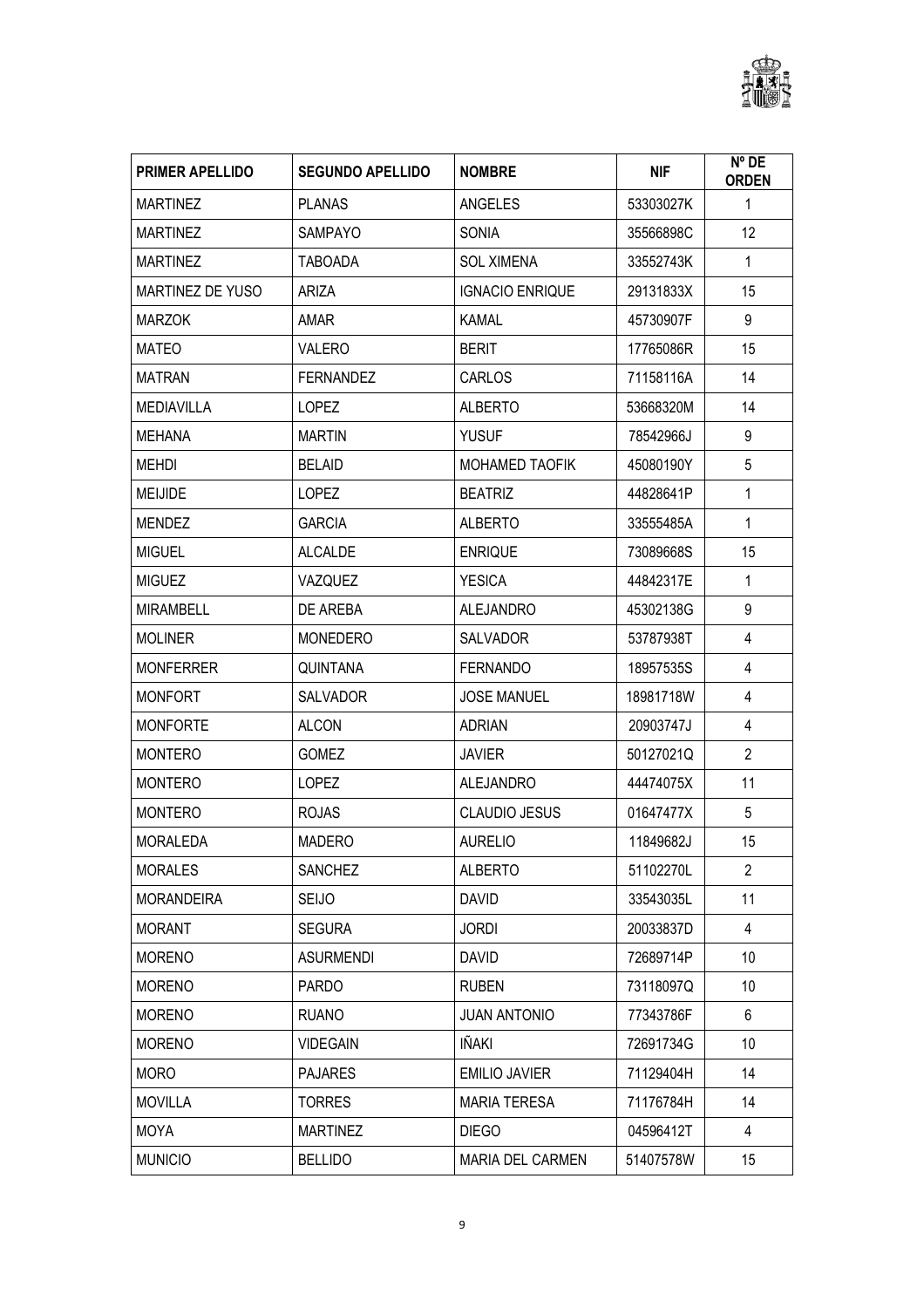

| <b>PRIMER APELLIDO</b> | <b>SEGUNDO APELLIDO</b> | <b>NOMBRE</b>          | <b>NIF</b> | $N^{\circ}$ DE<br><b>ORDEN</b> |
|------------------------|-------------------------|------------------------|------------|--------------------------------|
| <b>MUÑIZ</b>           | <b>REY</b>              | <b>YESICA</b>          | 53488592E  | 1                              |
| <b>MUÑOZ</b>           | <b>GARATACHEA</b>       | <b>LUIS ANTONIO</b>    | 17442237A  | 15                             |
| <b>NABOT</b>           | <b>SUAREZ</b>           | <b>CRISTINA</b>        | 41552819F  | 8                              |
| <b>NAVARRETE</b>       | <b>CARMONA</b>          | <b>DOLORES</b>         | 78687771X  | 6                              |
| <b>NAVARRETE</b>       | <b>HERNANDEZ</b>        | <b>OLGA</b>            | 25197584A  | 15                             |
| <b>NEBRA</b>           | <b>AZUARA</b>           | <b>JOSE ANTONIO</b>    | 73019130H  | 15                             |
| <b>NGUEMA</b>          | <b>NCHAMA</b>           | <b>ANTONIO</b>         | X4873803B  | 15                             |
| <b>NIETO</b>           | <b>GARCIA</b>           | <b>ALEJANDRO</b>       | 44484699P  | 11                             |
| NIETO                  | <b>VECINO</b>           | <b>EDUARDO</b>         | 71146200R  | 14                             |
| <b>NOGALES</b>         | <b>CORRALES</b>         | <b>JOSE LUIS</b>       | 32039600W  | 6                              |
| <b>NOGUERAS</b>        | <b>RIZZO</b>            | ANDRES                 | 36129923M  | 12                             |
| <b>NOMDEDEU</b>        | <b>GUINOT</b>           | <b>JAVIER</b>          | 19008039B  | $\overline{4}$                 |
| <b>NOVAL</b>           | QUILEZ                  | <b>MARTA</b>           | 72980175W  | 15                             |
| NUÑEZ                  | <b>COSTAS</b>           | <b>PATRICIA</b>        | 36092533J  | 12                             |
| NUÑEZ                  | <b>NUÑEZ</b>            | <b>JESSICA ARACELI</b> | X7196032E  | $\mathfrak{Z}$                 |
| O'CALLAGHAN            | <b>DOMINGUEZ</b>        | LAIA                   | 39921883R  | 11                             |
| OLIVA                  | <b>GARCIA</b>           | <b>DAVID</b>           | 02610289L  | 14                             |
| <b>OLMOS</b>           | <b>PEREZ</b>            | <b>MARIA VIRGINIA</b>  | 71142433Y  | 14                             |
| <b>OLMOS</b>           | <b>RUIZ</b>             | <b>VANESA</b>          | 45103803K  | 5                              |
| ORDOÑEZ                | <b>CUMBRERAS</b>        | <b>CRISTINA</b>        | 77361443T  | 6                              |
| <b>ORDOÑEZ</b>         | <b>ZAMORA</b>           | <b>CARMEN</b>          | 45090822N  | 5                              |
| <b>ORTEGA</b>          | LORA                    | <b>RAUL</b>            | 71951767Q  | 14                             |
| <b>ORTEGA</b>          | <b>VITORES</b>          | <b>MARIA DEL PILAR</b> | 12762927C  | 14                             |
| ORTIZ                  | <b>BENITO</b>           | AARON                  | 46796012M  | 12                             |
| ORTIZ                  | <b>MORALES</b>          | <b>LORENA</b>          | 26046670K  | $\overline{2}$                 |
| <b>OSORIO</b>          | PELAEZ                  | PABLO                  | 44838174L  | 11                             |
| <b>OVEJAS</b>          | GOMEZ                   | MIGUEL ANGEL           | 17757518T  | 15                             |
| <b>PALOMINO</b>        | <b>MARTIN</b>           | <b>RAQUEL</b>          | 26045404C  | 6                              |
| <b>PAREDES</b>         | OBISPO                  | <b>GONZALO</b>         | 71954428D  | 14                             |
| <b>PATEIRO</b>         | <b>GONZALEZ</b>         | LAURA                  | 44477137J  | 11                             |
| <b>PATINO</b>          | <b>PANIAGUA</b>         | <b>JUAN MANUEL</b>     | 70983012K  | 14                             |
| PAZMIÑO                | MEZA                    | <b>JOSE STALYN</b>     | 70966640W  | 13                             |
| <b>PAZO</b>            | <b>PEREIRA</b>          | <b>MIGUEL</b>          | 15490595A  | 12                             |
| PELAEZ                 | VAZQUEZ                 | <b>HORACIO</b>         | 39452129E  | 12                             |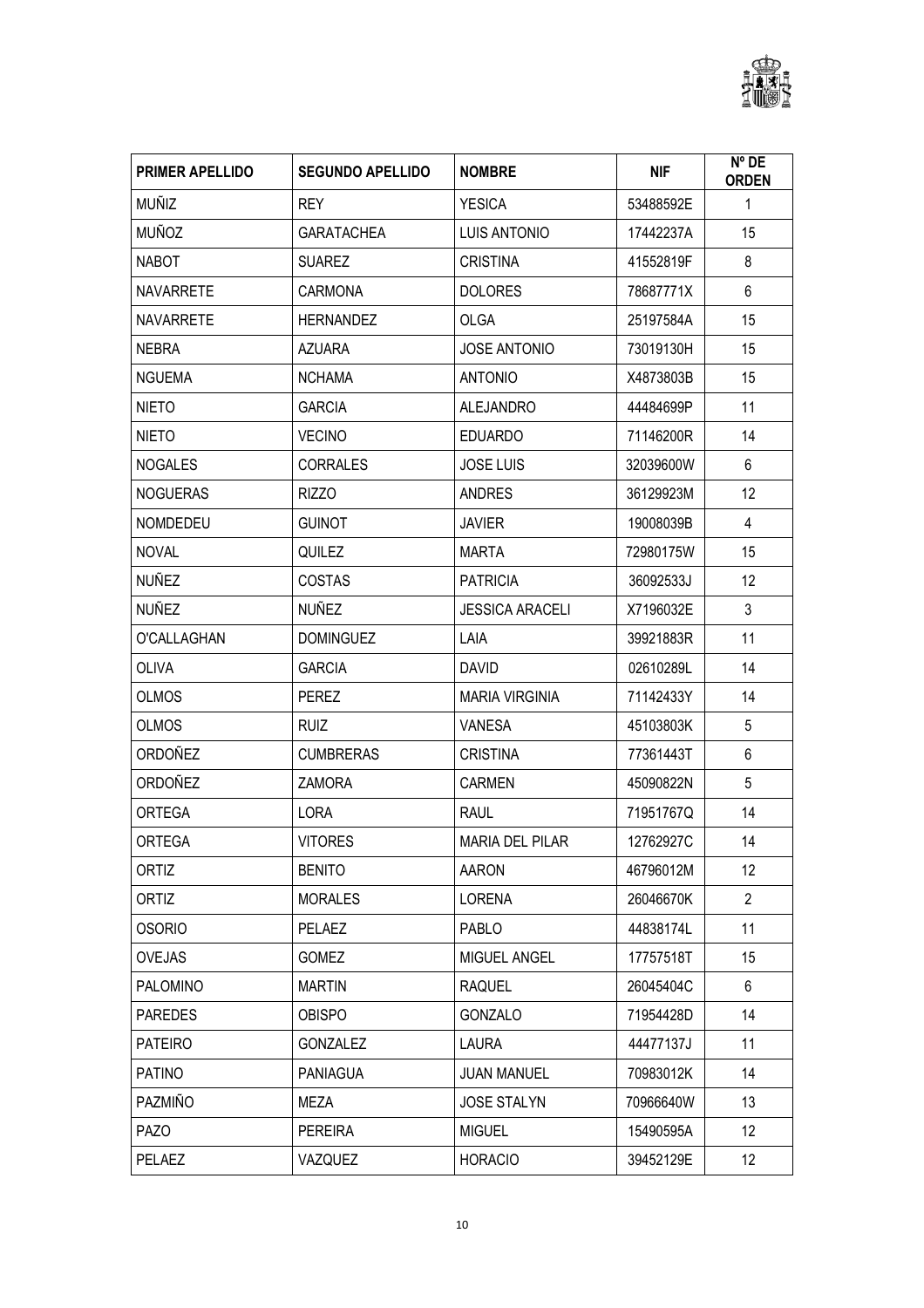

| <b>PRIMER APELLIDO</b> | <b>SEGUNDO APELLIDO</b> | <b>NOMBRE</b>           | <b>NIF</b> | Nº DE<br><b>ORDEN</b> |
|------------------------|-------------------------|-------------------------|------------|-----------------------|
| <b>PEREIRO</b>         | <b>SUAREZ</b>           | <b>JUAN</b>             | 35579603Y  | 12                    |
| <b>PEREZ</b>           | <b>ALONSO</b>           | <b>JULIO CESAR</b>      | 36087269Q  | 12                    |
| <b>PEREZ</b>           | <b>FERNANDEZ</b>        | PATRICIA GUADALUPE      | 47515252N  | 13                    |
| <b>PEREZ</b>           | <b>GOMEZ</b>            | ALBA                    | 76909149R  | 12                    |
| <b>PEREZ</b>           | <b>GUTIERREZ</b>        | <b>CRISTOBAL</b>        | 32719601P  | $\mathbf{1}$          |
| PEREZ                  | <b>MARLASCA</b>         | <b>VANESSA</b>          | 03134632P  | 15                    |
| <b>PEREZ</b>           | <b>RAMA</b>             | <b>MARIA JOSE</b>       | 32845977E  | $\mathbf{1}$          |
| <b>PICO</b>            | <b>MARTINEZ</b>         | <b>FRANCISCO</b>        | 79330842R  | 12                    |
| PINILLA                | <b>LOPEZ</b>            | <b>ELOY JESUS</b>       | 26026718X  | 6                     |
| PIÑEIRO                | <b>RODRIGUEZ</b>        | <b>CRISTIAN</b>         | 53182094E  | 12                    |
| <b>PIRES</b>           | <b>DIEGUEZ</b>          | <b>MARIA DEL CARMEN</b> | 36169251A  | 12                    |
| <b>PLIEGO</b>          | <b>MARTINEZ</b>         | <b>MARIA ISABEL</b>     | 77356567T  | 6                     |
| <b>PRADA</b>           | <b>PEREZ</b>            | <b>DAVID</b>            | 44473821D  | 11                    |
| <b>PREGO</b>           | <b>RODRIGUEZ</b>        | <b>DANIEL</b>           | 78809935K  | $\mathbf{1}$          |
| <b>PRESTEL</b>         | <b>CORROCHANO</b>       | <b>JAVIER</b>           | 02279701X  | 4                     |
| <b>PUENTE</b>          | <b>JIMENEZ</b>          | <b>CLARA</b>            | 51060923A  | 15                    |
| <b>PUERTAS</b>         | <b>DORADO</b>           | <b>MAR</b>              | 77411056W  | 12                    |
| <b>PULPON</b>          | VALLADOLID              | <b>MARCOS</b>           | 74521067D  | 15                    |
| <b>QUINTAS</b>         | GONZÁLEZ                | <b>SANTIAGO</b>         | 79323795S  | $\mathbf{1}$          |
| <b>RENDON</b>          | <b>GONZALEZ</b>         | ANA                     | 35573689A  | 12                    |
| <b>REUS</b>            | <b>MEDINA</b>           | <b>ANTONIO</b>          | 30546247Q  | 6                     |
| <b>REY</b>             | <b>GONZALEZ</b>         | <b>JACOBO</b>           | 44473823B  | 11                    |
| <b>REY</b>             | <b>SANDE</b>            | <b>FRANCISCO</b>        | 44809867W  | $\mathbf{1}$          |
| <b>REYES</b>           | PADILLA                 | <b>FRANCISCO</b>        | 26510243Y  | 6                     |
| <b>RIVAS</b>           | <b>LORENZO</b>          | <b>REBECA</b>           | 33296609S  | 1                     |
| <b>RIVERA</b>          | <b>MIRAS</b>            | <b>LUCIA</b>            | 45845651G  | $\mathbf{1}$          |
| <b>ROBLES</b>          | <b>LEITE</b>            | MIGUEL ANGEL            | 44468777W  | 11                    |
| <b>ROCA</b>            | <b>ALONSO</b>           | <b>ALEJANDRO</b>        | 32715420J  | 1                     |
| <b>RODRIGUEZ</b>       | CAÑUELO                 | <b>JESUS</b>            | 52416728G  | 13                    |
| <b>RODRIGUEZ</b>       | CORDERO                 | <b>DAVID</b>            | 71950067H  | 14                    |
| <b>RODRIGUEZ</b>       | <b>FERNANDEZ</b>        | <b>JULIA</b>            | 36162373W  | 12                    |
| <b>RODRIGUEZ</b>       | <b>PEREZ</b>            | <b>ROCIO</b>            | 51461245X  | $\overline{2}$        |
| <b>RODRIGUEZ</b>       | <b>RAMOS</b>            | <b>MARIA</b>            | 44464147H  | 11                    |
| <b>RODRIGUEZ</b>       | <b>TEJEDOR</b>          | ROSA MARIA              | 71171886L  | 13                    |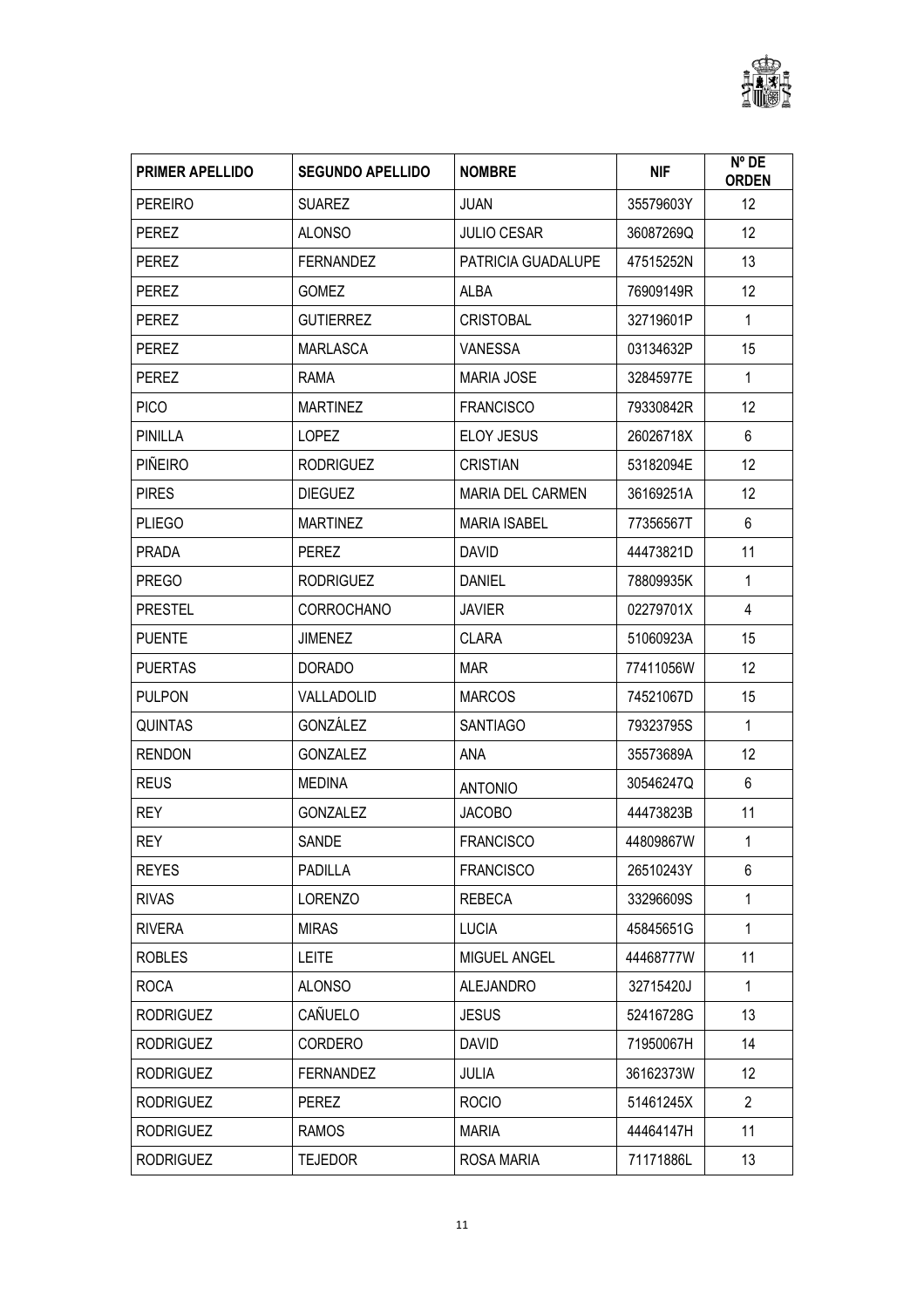

| <b>PRIMER APELLIDO</b> | <b>SEGUNDO APELLIDO</b> | <b>NOMBRE</b>        | <b>NIF</b> | $N^{\circ}$ DE<br><b>ORDEN</b> |
|------------------------|-------------------------|----------------------|------------|--------------------------------|
| <b>RODRIGUEZ</b>       | VALLEJO                 | CARLOS               | 70896504Q  | 13                             |
| <b>RODRIGUEZ</b>       | <b>VICENTE</b>          | <b>BORJA</b>         | 46095666D  | 12                             |
| <b>ROMAN</b>           | <b>GOMEZ</b>            | <b>VICTOR</b>        | 70908794R  | 13                             |
| <b>ROMAN</b>           | <b>RIVERA</b>           | DANIEL MANUEL        | 20483060L  | $\overline{4}$                 |
| ROMERO                 | CALVO                   | <b>DANIEL</b>        | 73141891M  | 10                             |
| <b>RONSANO</b>         | <b>BARDAJI</b>          | <b>DANIEL</b>        | 18050091J  | 15                             |
| <b>ROSA</b>            | <b>CAPARROS</b>         | <b>PATRICIA</b>      | 34859980F  | $\overline{2}$                 |
| <b>ROSAS</b>           | <b>RAMOS</b>            | <b>JUAN ANTONIO</b>  | 77326176S  | 6                              |
| <b>ROUX</b>            | <b>LENDOIRO</b>         | <b>SIMON</b>         | 47373339D  | 1                              |
| <b>RUA</b>             | <b>BALADO</b>           | <b>MARIA TERESA</b>  | 32670299H  | $\mathbf{1}$                   |
| <b>RUEDA</b>           | <b>GARCIA</b>           | <b>JOSE MANUEL</b>   | 78686370N  | 6                              |
| <b>RUIZ</b>            | <b>CARRASCO</b>         | ANA GUADALUPE        | 07990028N  | 13                             |
| <b>RUIZ</b>            | <b>NARES</b>            | <b>MARIA SILVIA</b>  | 17738201A  | 15                             |
| <b>RUPEREZ</b>         | <b>VALENTIN</b>         | <b>MARCO ANTONIO</b> | 12413556L  | 14                             |
| <b>SAEZ</b>            | <b>LOPEZ</b>            | <b>DANIEL</b>        | 70820692N  | 14                             |
| <b>SAGARDIA</b>        | <b>PRADERA</b>          | <b>ROCIO</b>         | 71160475Q  | 14                             |
| <b>SALAS</b>           | <b>GARCES</b>           | <b>ESTER</b>         | 18441854V  | 15                             |
| <b>SALGUEIRO</b>       | <b>FILGUEIRA</b>        | <b>RICARDO</b>       | 36083348M  | 12                             |
| <b>SANCHEZ</b>         | <b>ALONSO</b>           | <b>BEATRIZ</b>       | 73005021P  | 15                             |
| <b>SANCHEZ</b>         | <b>ALUSTIZA</b>         | <b>MIKEL</b>         | 72316176J  | 3                              |
| <b>SANCHEZ</b>         | CANTERO                 | CARLOS               | 77362014L  | $\overline{2}$                 |
| <b>SANCHEZ</b>         | <b>CERRO</b>            | <b>JUAN CARLOS</b>   | 29127942Y  | 15                             |
| <b>SANCHEZ</b>         | <b>RODRIGUEZ</b>        | <b>MIGUEL ANGEL</b>  | 07981673Y  | 13                             |
| SANDALIO               | <b>TALENS</b>           | <b>ELIZABETH</b>     | 77433950B  | $\overline{2}$                 |
| SANMARTIN              | <b>DIAZ</b>             | PAULA                | 45312799Q  | 9                              |
| <b>SANTIAGO</b>        | <b>VIÑAMBRES</b>        | <b>EMILIO JOSE</b>   | 47455970R  | 14                             |
| <b>SANTOS</b>          | <b>BLANCO</b>           | <b>BORJA</b>         | 71952121W  | 14                             |
| <b>SANTOS</b>          | <b>BOO</b>              | <b>IVAN</b>          | 44454146E  | 11                             |
| SANTOS                 | <b>LEMOS</b>            | ANA                  | 78734190S  | 12                             |
| <b>SARANDESES</b>      | <b>GALEGO</b>           | LUIS CRISTOBAL       | 44092258Q  | 11                             |
| <b>SEIJO</b>           | CARRERA                 | <b>SILVIA</b>        | 53184920L  | 12                             |
| SEOANE                 | <b>ROSENDE</b>          | CARINA               | 44089526K  | $\mathbf{1}$                   |
| <b>SOLANS</b>          | <b>GARCIA</b>           | <b>ISABEL</b>        | 25166370J  | 15                             |
| SOLE                   | <b>BERNARDINO</b>       | <b>FELIX</b>         | 52995093B  | 4                              |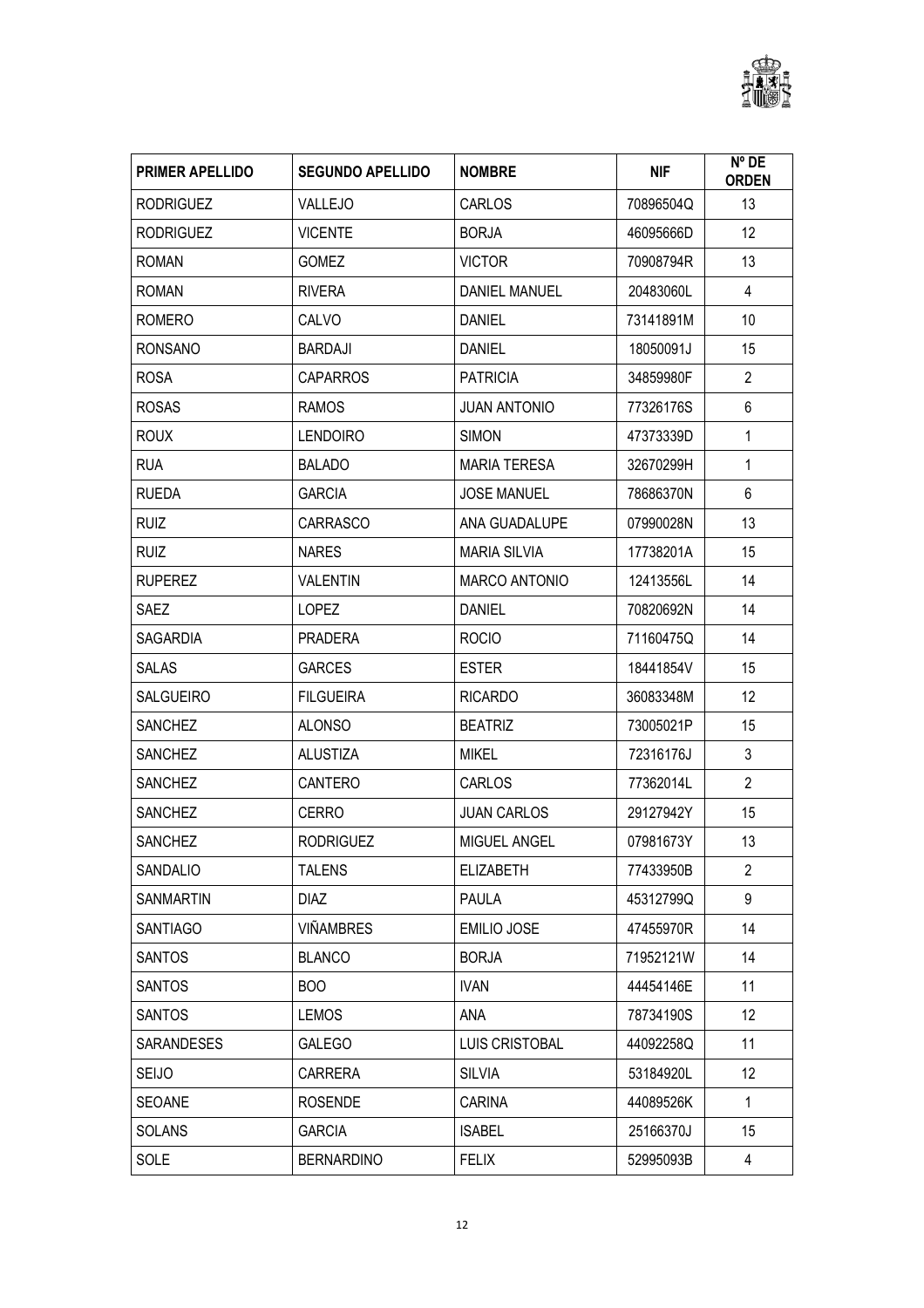

| <b>PRIMER APELLIDO</b> | <b>SEGUNDO APELLIDO</b> | <b>NOMBRE</b>          | <b>NIF</b> | N° DE<br><b>ORDEN</b> |
|------------------------|-------------------------|------------------------|------------|-----------------------|
| <b>SORIANO</b>         | <b>LINARES</b>          | <b>FRANCISCO</b>       | 33469333D  | 4                     |
| <b>SOTO</b>            | MILLAN                  | <b>MIGUEL</b>          | 71165540K  | 14                    |
| <b>SUAREZ</b>          | <b>REGUEIRO</b>         | <b>JUAN CARLOS</b>     | 33275218Z  | $\mathbf{1}$          |
| <b>SUTIL</b>           | <b>ESTEVES</b>          | <b>ALMUDENA</b>        | 44482780K  | 11                    |
| <b>TAMAME</b>          | <b>BLANCO</b>           | <b>MARIA TERESA</b>    | 9392823Z   | 12                    |
| <b>TAVERA</b>          | <b>CUESTA</b>           | <b>ANTONIO LUIS</b>    | 07975610S  | 13                    |
| <b>TEJEDO</b>          | USO                     | <b>PALOMA</b>          | 52948175J  | 4                     |
| <b>TEJERO</b>          | <b>FERNANDEZ</b>        | ANGELES                | 33552374C  | $\mathbf{1}$          |
| <b>TOLOSANA</b>        | <b>MARCO</b>            | <b>PABLO</b>           | 72996178C  | 15                    |
| <b>TORRES</b>          | <b>GARCIA</b>           | <b>LUIS</b>            | 29141769X  | 10                    |
| <b>TRABADO</b>         | <b>GOMEZ</b>            | <b>ISABEL</b>          | 33349591M  | 11                    |
| <b>TREBOL</b>          | <b>OCHOA</b>            | <b>MARTA</b>           | 72976436N  | 15                    |
| <b>URDICIAIN</b>       | <b>GARDE</b>            | <b>ALEJANDRA</b>       | 72812932K  | 10                    |
| <b>URIZ</b>            | <b>BARTOLOME</b>        | <b>ANA</b>             | 72980718Q  | 15                    |
| VALERDI                | <b>TORMO</b>            | <b>CARMEN</b>          | 24363402P  | 4                     |
| VALERO                 | FERNÁNDEZ               | <b>JOSE MARIA</b>      | 26031240R  | 6                     |
| VAQUERO                | <b>DOMINGUEZ</b>        | <b>MARIA JOSE</b>      | 44455137R  | 11                    |
| VARELA                 | <b>GONZALEZ</b>         | <b>FELIPE</b>          | 78800805E  | $\mathbf{1}$          |
| VASCO                  | <b>GONZALEZ</b>         | <b>SIRA</b>            | 15494326P  | 5                     |
| VAZQUEZ                | <b>LARRAYOZ</b>         | <b>JON</b>             | 73117545Q  | 10                    |
| <b>VEGA</b>            | <b>DIEGO</b>            | <b>IVAN</b>            | 73138493B  | 10                    |
| VEGA                   | <b>HERNANDEZ</b>        | <b>GUILLERMO</b>       | 71036173Y  | 13                    |
| <b>VEIGA</b>           | <b>RICO</b>             | <b>ROBERTO</b>         | 33535854Z  | $\mathbf{1}$          |
| VELASCO                | AYALA                   | RAFAEL                 | 45077587W  | 5                     |
| <b>VELASCO</b>         | <b>VERDE</b>            | ALBERTO RAUL           | 33469287D  | 4                     |
| <b>VERGARA</b>         | <b>RODRIGUEZ</b>        | <b>MARIA VICTORIA</b>  | 44476006W  | 11                    |
| <b>VICENTE</b>         | ANDRES                  | DANIEL                 | 12416764F  | 14                    |
| <b>VICENTE</b>         | <b>GARCIA</b>           | <b>MARISOL</b>         | 45670222L  | 1                     |
| <b>VICO</b>            | ROMERA                  | <b>JOSE MIGUEL</b>     | 77354194L  | 6                     |
| <b>VIDAL</b>           | LIZARRALDE              | MARTA                  | 79311045F  | 1                     |
| <b>VILAS</b>           | <b>AGUILERA</b>         | <b>MARIA TERESA</b>    | 36112919K  | 12                    |
| <b>VILLALON</b>        | <b>COMBO</b>            | <b>SILVIA</b>          | 33341382F  | $\mathbf{1}$          |
| <b>VILLALUSTRE</b>     | <b>SANCHEZ</b>          | <b>JOAQUIN ALBERTO</b> | 70877177D  | 13                    |
| <b>VILLAMARIN</b>      | CASTRO                  | <b>IRIA</b>            | 33343778B  | 11                    |